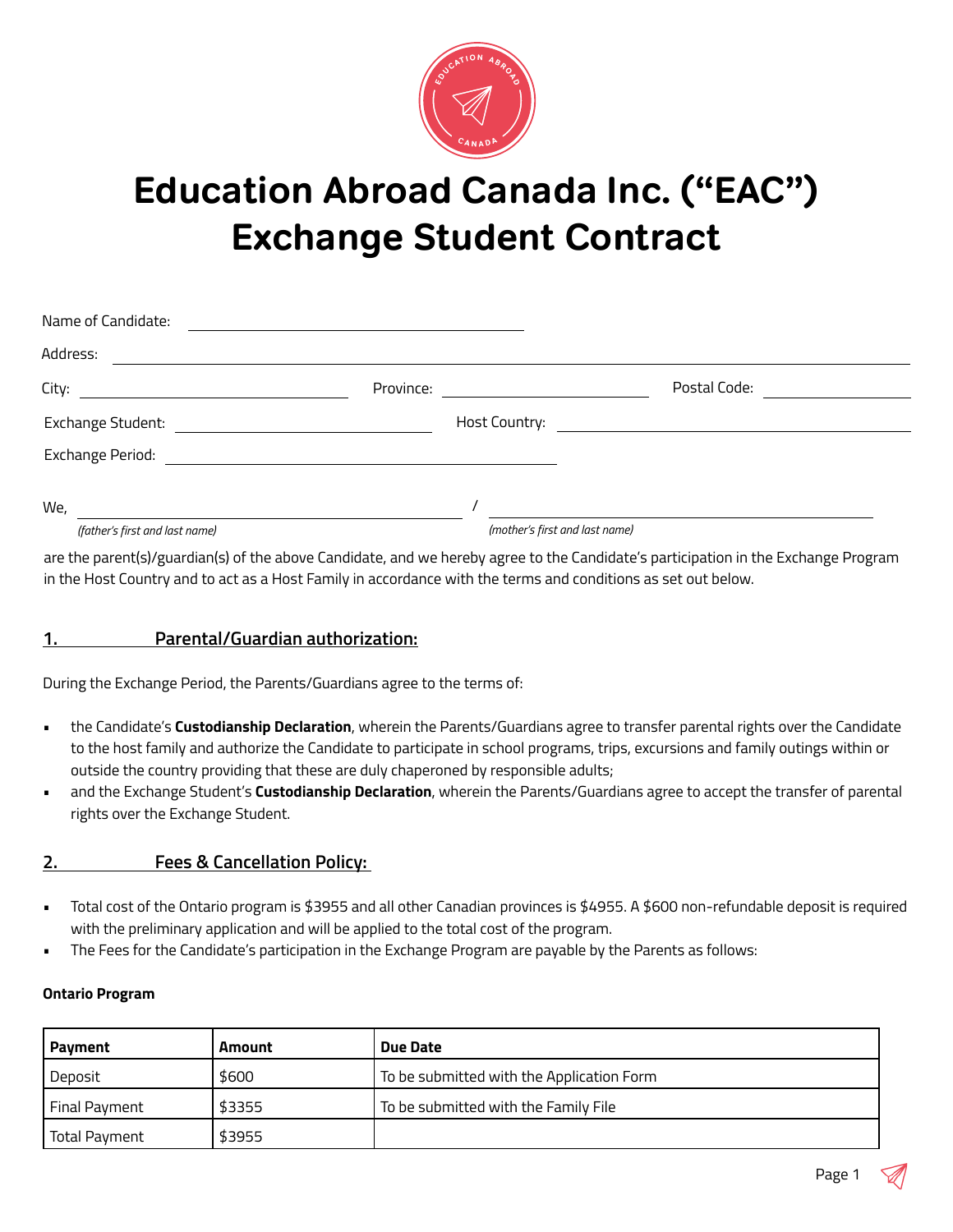#### **All other Canadian provinces**

| Payment       | <b>Amount</b> | Due Date                                  |
|---------------|---------------|-------------------------------------------|
| l Deposit     | \$600         | To be submitted with the Application Form |
| Final Payment | \$4355        | To be submitted with the Family File      |
| Total Pavment | \$4955        |                                           |

- EAC must receive written notice of cancellation or withdrawal from the Exchange Program from the Parents, in which case:
	- EAC will refund all Payments, less the \$600 deposit if written notice is received more than 120 days before departure.
	- EAC will refund half of the Final Payment if written notice is received between 60 and 120 days (both inclusive) before departure.
	- There are no refunds of any amounts if written notice is received less than 60 days before departure.
- No refund will be given if students do not complete the exchange for any reason see the Early Return section below.
- EAC declines all legal responsibilities concerning extra charges for excess baggage fees as stated by the airline and for internal flights in Europe as stated by the airline. International and Domestic flights: 1 suitcase not to exceed 23kg. The student carry-on must not exceed 10kg.
- Parents/Guardians agree to reimburse EAC for any fees advanced to the Candidate by EAC.

# **EXCHANGE STUDENT'S EXCHANGE**

# **3. Hosting of the Exchange Student:**

With respect to hosting the Exchange Student, the Parents/Guardians agree:

- To act as a host family to the Exchange Student, or to another exchange student as designated by EAC (e.g. in the event that the Exchange Student is unable to participate);
- To respect the dates, departure and arrival times as set by EAC;
- To respect the rights of the Exchange Student, as a minor child, which shall, at a minimum, be in compliance with the Children's Charter of Rights,
- To have one parent at home during the exchange (i.e. both Parents/Guardians may not leave the home to travel while hosting a student unless the Exchange Student travels with them);
- To provide the Exchange Student with his/her own bed, including private space;
- To provide a clean and secure home, including bathrooms, and provide the Exchange Student with access to required facilities at all times; and
- To provide healthy, complete meals and snacks to the Exchange Student as required, having regard to the Exchange Student's reasonable needs;
- To provide a packed lunch to the Exchange Student on school days or to pay for the cafeteria expenses;
- To provide safe transportation to and from school to the Exchange Student;
- To ensure that the Candidate will use all reasonable efforts to maximize time spent with the Exchange Student, such as refraining from working during the exchange period;
- To cover all costs for the Exchange Student when family activities are organized

# **4. Parental Authorization:**

The Parents/Guardians will provide EAC with a police record check (vulnerable sector) for each parent, legal representative or any member of the family 18 years of age or over, residing in the home, at the time of the exchange. The original copy will be retained by EAC, for the duration of the exchange, with a copy to be retained for solely for record-keeping purposes.

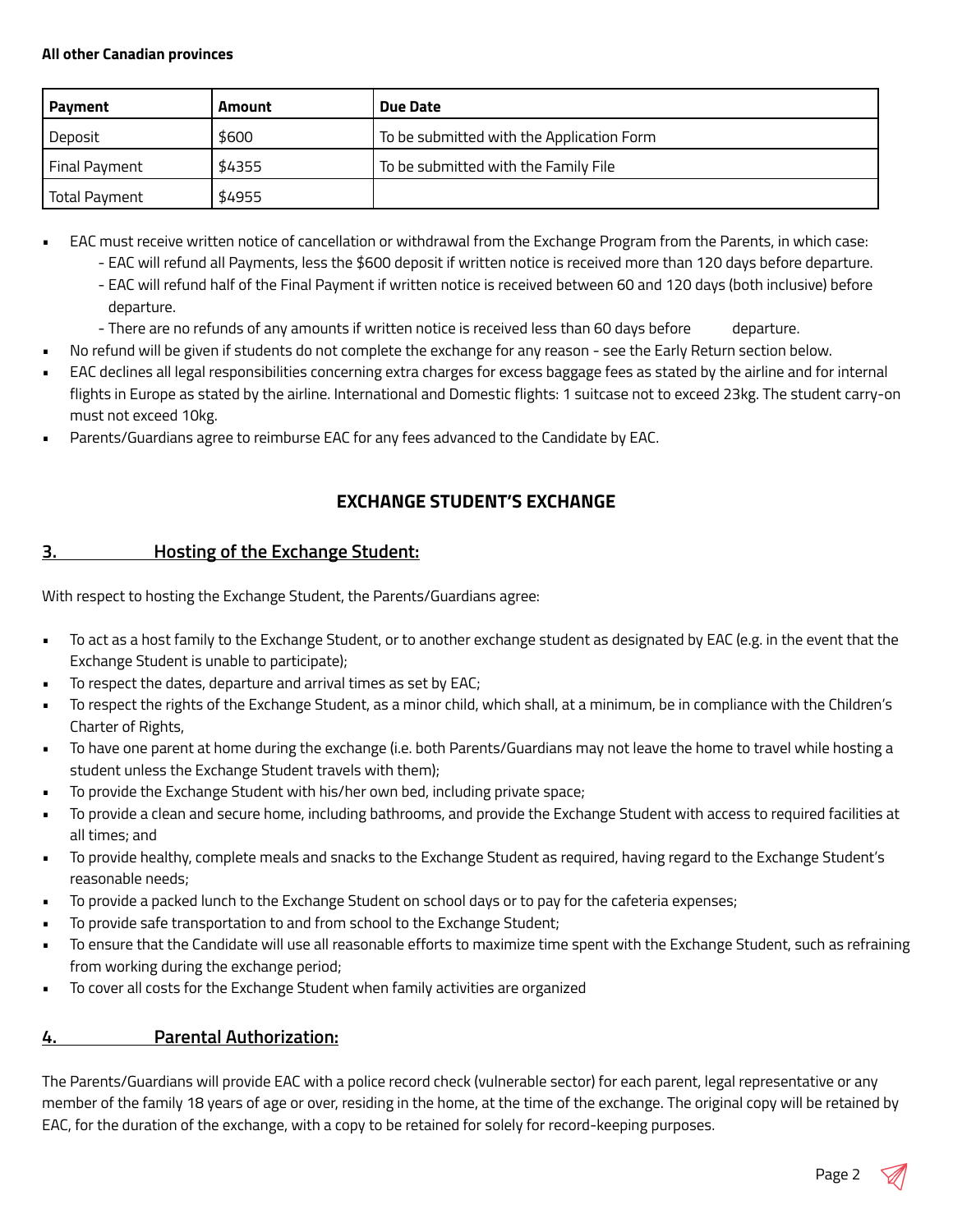#### **CANDIDATE'S EXCHANGE**

#### **5. Candidate's Participation:**

With respect to the Candidate's participation in the Exchange Program, including the Candidate's travel to the Host Country, lodging with their host family, and other activities as set out herein or as set out by EAC and EAC's European partners.

#### **6. Requesting a Change of Host Family for the Candidate:**

A change of a host family will only be done at the discretion of EAC and EAC's European partners, or in the event of an emergency. **The Parents/Guardians must provide EAC with written request of a family change for the Candidate as set out in Appendix 2.**

EAC encourages the Candidate and Exchange Student to integrate with their host families. While EAC makes reasonable efforts to ensure that the Candidate/host family and the Exchange Student are well suited to the Exchange Program, EAC makes no guarantees as to the personal experience that each Candidate, host family and/or Exchange Student may have.

#### **7. Early Return:**

In the event that the Candidate is required to return prior to Canada prior to the completion of the Exchange Program for any reason whatsoever, including the Parents/Guardians' request for the early return of the Candidate ("**Early Return**"), the following provisions will apply.

- The Parents/Guardians acknowledge that modifications may be required to the return airline ticket, and agree to pay all costs assessed by the airline for such change, including any changes for an unaccompanied minor that may be charged by the airline.
- The Parents/Guardians also agree to be wholly responsible for any additional transportation, administrative or other costs incurred as a result of the Early Return.
- Payment for all such expenses will immediately be made to EAC or as directed by EAC, upon request, and in any event, before the Candidate returns to Canada.
- The Parents/Guardians also authorize EAC to take all action and make all necessary travel arrangements for the Early Return of the Candidate.
- In the event of an Early Return, the Parents/Guardians consent to the Candidate's travel to Toronto, Canada from Europe without EAC representatives.
- The return date will be based on flight availability and EAC will use reasonable efforts to consider the Parents/Guardians' preferences, but makes no guarantees on travel arrangements.
- Upon arrival in Toronto, the Candidate will be responsible for clearing Immigration and Customs controls. Parents/Guardians will assume custody of the Candidate upon his/her arrival at the destination airport.
- The Parents/Guardians acknowledge that there are no refunds or compensations, in whole or in part, by EAC or its partners in the event of an Early Return.

#### **8. Authorization for medical and surgical procedures – Hospitalization:**

The Parents/Guardians consent to all medical procedures, treatments, surgeries, hospitalization, testing, evaluation or other ("**Medical Treatment**") as deemed necessary for the Candidate by medical authorities. Except in the event of emergency, EAC or the host Parents/Guardians, will use reasonable efforts to contact the Parents/Guardians and keep the Parents/Guardians informed on a timely basis about Medical Treatments to be administered to the Candidate.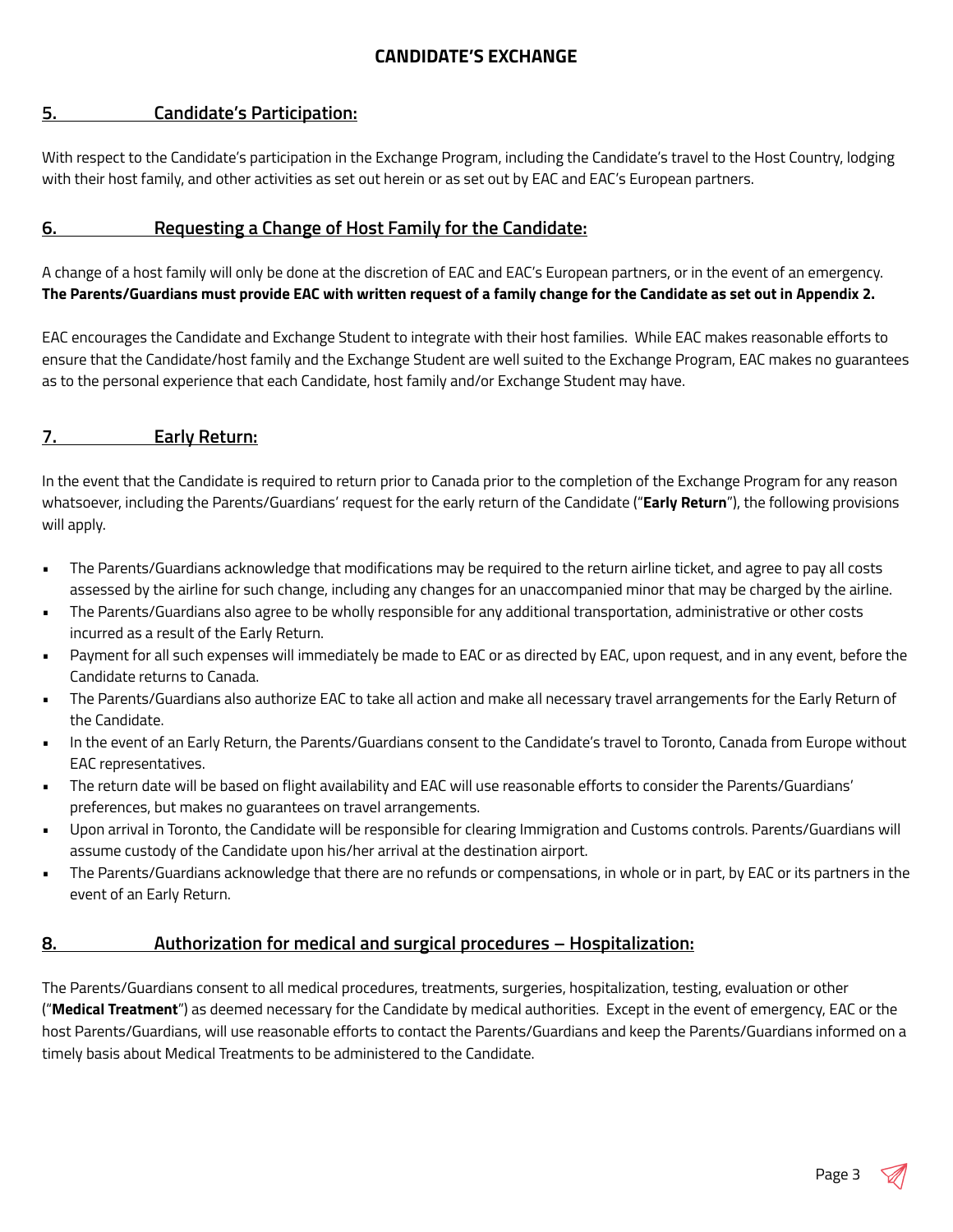#### **9. Travel Arrangements:**

Students on an EAC Exchange Program must travel as a group, to ensure that they are accompanied by EAC personnel. EAC will travel with students on regular scheduled flights between Canada and the Host Country. EAC personnel and coordinators are with the students from the time of arrival, during transfers and until they are met by their host families. However, students flying to domestic destinations within the Host Country, are accompanied to the departure gate and are then met at the Arrivals Terminal by an EAC representative and the host families. Students travelling by train are accompanied at all times by an EAC representative. Students are escorted by EAC's representatives for the return to Canada.

Since students must travel as a group, all travel arrangements must be booked as a group by EAC. Therefore, travel arrangements using airline loyalty points, such as Aeroplan or any other travel points, for travel to the Host Country is not permitted. **EAC discourages the Parents/Guardians from travelling to the Host Country to visit the Candidate during the Exchange Program**. If the Parents/Guardians wish to travel with the Candidate from the Host Country after the exchange, EAC must be notified before the Candidate's flight tickets are issued that they will be withdrawing the Candidate from the group travel. EAC will use reasonable efforts to book flights as requested, but will not be responsible for additional fees, higher fares or any other costs associated with such request.

The Parents/Guardians are responsible for ensuring that the Candidate has all necessary travel documentation, permissions, authorizations, visas, etc. necessary for travel to the Host Country. The Parents/Guardians acknowledge that EAC will not be responsible for the Candidate's passport. In the event that the Candidate loses his/her passport, EAC will provide assistance in obtaining a replacement passport at the Canadian Embassy, but the Candidate will be responsible for any fees, including replacement fees.

#### **Individual trips outside the scope of the exchange program (ex: traveling alone to visit family in Europe) are not allowed and EAC does not accept responsibility for these and no insurance coverage is provided.**

The Parents/Guardians must authorize the Candidate's participation in all trips with the host family and school field trips. Additional parental consent must be provided for planned school field trips.

#### **10. Rules and Regulations for Participation:**

- The Candidate's attendance at the Exchange Student's school is mandatory;
- The Candidate must use reasonable efforts to adapt to the lifestyle of the host family (schedules, meals, outings, chores);
- The Candidate is expected to be courteous and polite, which standards also apply to social media communications, via internet (blog, Facebook, etc.);
- The Candidate is expected to communicate their whereabouts to the host family at all times. All other unauthorized travel alone is forbidden;
- The Candidate must comply with all applicable laws;
- The Candidate may not drive any type of motorized vehicles including motorcycles;
- The Candidate is forbidden to hitch-hike;
- Possession and use of cigarettes and alcohol are forbidden\*;
- Possession and/or use of drugs\*\* are cause for an immediate return home;
- Candidates are responsible for paying any and all debts before returning to Canada;

Breach of these rules and regulations may result in immediate expulsion or suspension from the program and may result in an Early Return.

*\*The minimum legal age for consumption of alcohol and smoking of tobacco is 18 in Europe and is 19 in Canadian provinces other than Alberta and Quebec. Nonetheless, alcohol and tobacco is strictly prohibited. Students may not carry alcohol or wine in their suitcases, even if it is a gift from their host family to their Parents/Guardians.*

*\*\* If a child requires medication for the treatment or management of an illness (e.g. diabetes, anorexia, bulimia, schizophrenia, asthma, or any other type of illness), this must be identified in the medical report and on the application form.* Page 4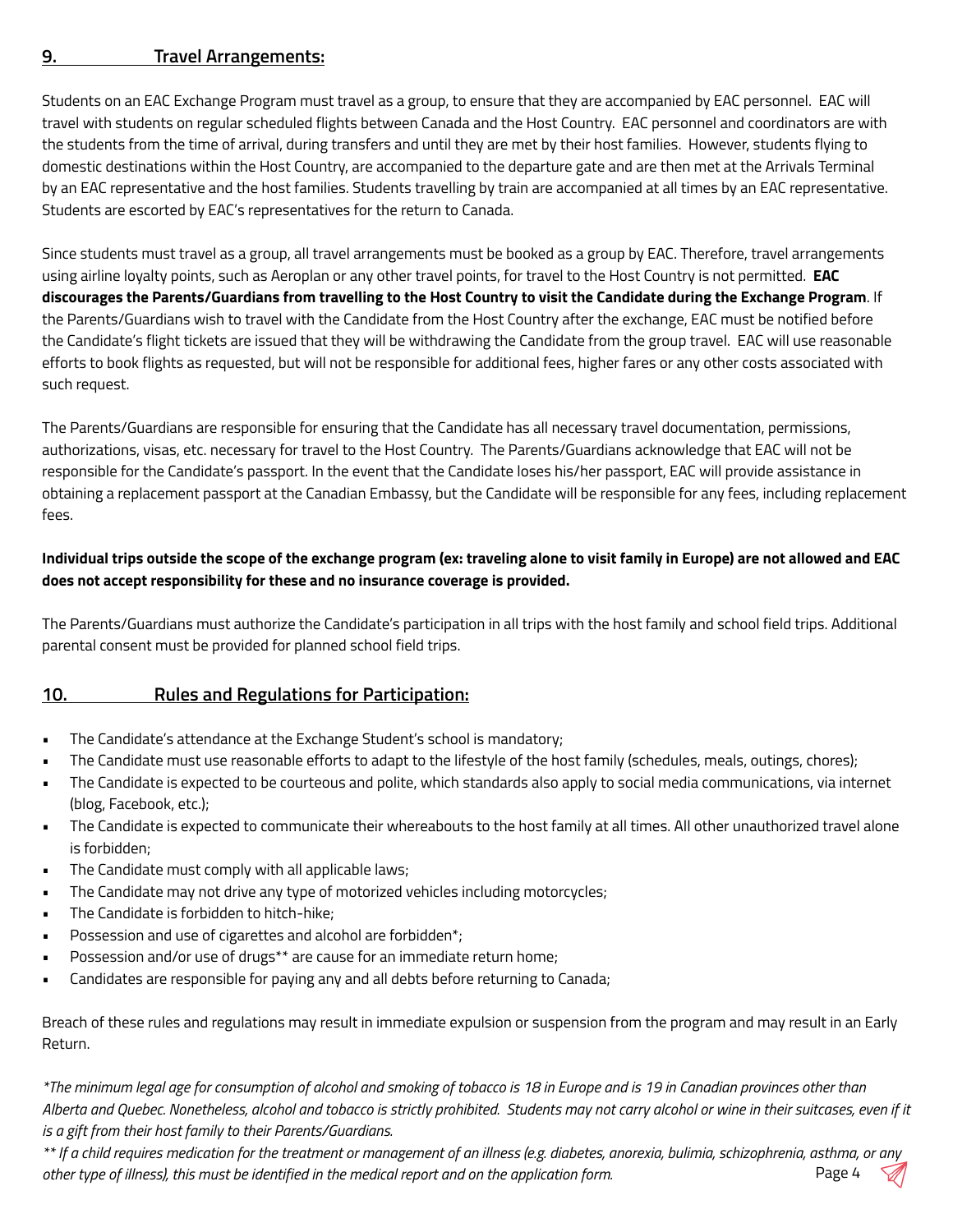#### **11. Permission for display of photos, comments, films:**

Unless EAC receives written notice otherwise, the Parents/Guardians grant permission for the Candidate to be photographed or filmed in the course of participation in the Exchange Program, including preparatory meetings or during excursions, and consent to the collection, use, and publication of images of the Candidate, including in presentations by EAC or on the EAC web site.

#### **12. Waiver of Liability:**

The Parents/Guardians, on behalf of their respective heirs, successors and assigns, waive any rights, claims, demands, actions, or causes of action howsoever arising, against EAC, its directors, officers, agents, partners, employees, successors and assigns ("**EAC Parties**") with respect to the Candidate's participation in the Exchange Program, excepting any acts or omissions of gross negligence of EAC. Without limiting the generality of the foregoing and except in the case of EAC's gross negligence, EAC assumes no responsibility for any damages, losses, claims, expenses and costs as a result of the Candidate's failure to complete the Exchange Program for any reason, including but not limited to not getting along with the host family, requesting an Early Return, illness, missed or cancelled flights, connections or flight delays, strikes or natural disasters, or breaching the Rules and Regulations.

IN WITNESS WHEREOF, the parties hereto have caused this Contract to be executed as of the date below.

| Signed on:             | 20 |         | at |  |
|------------------------|----|---------|----|--|
| Candidate's Signature: |    |         |    |  |
| Father:                |    | Mother: |    |  |